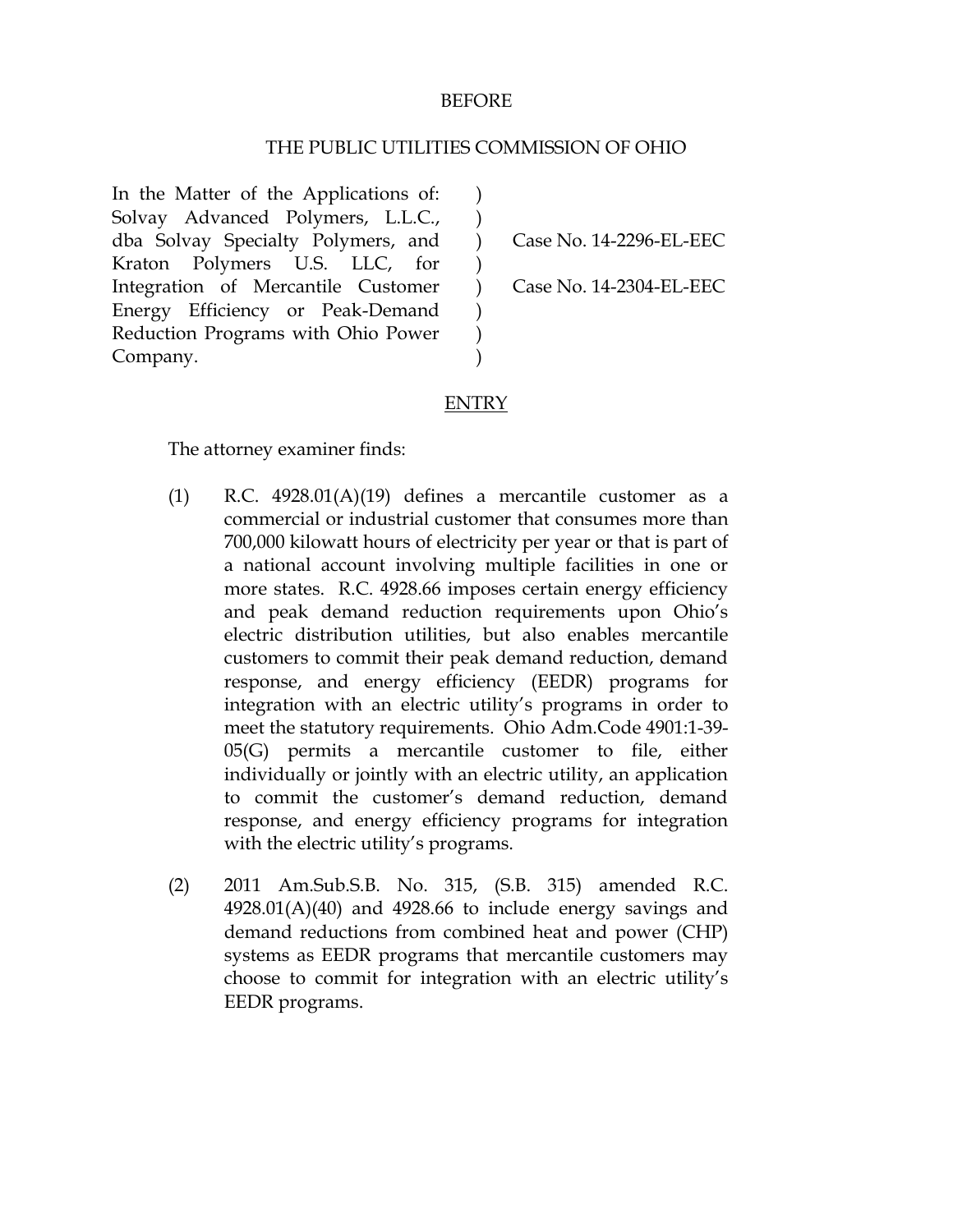- (3) On July 17, 2013, the Commission adopted a pilot program (EEC Pilot) in Case No. 10-834-EL-POR to expedite the review and approval process for applications filed by mercantile customers under Ohio Adm.Code 4901:1-39- 05(G), until such time as the provisions of the EEC Pilot can be codified in Ohio Adm.Code Chapter 4901:1-39. The EEC Pilot program is intended to simplify the application process through the use of a standard application template for mercantile customers who commit their programs for integration with an electric utility. The EEC Pilot program includes an automatic approval process whereby applications conforming to the standard template are deemed to be approved 60 days after filing, unless suspended or otherwise ordered by the Commission or an attorney examiner.
- (4) 2014 Sub.S.B. No. 310 (S.B. 310), which became effective on September 12, 2014, amended Ohio's renewable energy, and EEDR requirements. Among other changes, S.B. 310 modified R.C. 4928.64 and 4928.66 such that the 2014 renewable energy resource and energy savings benchmarks will remain in effect for 2015 and 2016, for electric utilities electing to file amended EEDR portfolio plans. Section 6 of S.B. 310 gave electric utilities the option of either continuing to implement their portfolio plans in effect on September 12, 2014, or to amend their portfolio plans to take advantage of the lower 2014 benchmark levels by filing applications with the Commission to amend their plans by October 12, 2014. Section 7(B) of S.B. 310 prohibits the Commission from taking any action in 2015 or 2016 with regard to any portfolio plan, except with respect to an application to amend an existing plan under Section 6(B) of S.B. 310, or with respect to actions necessary to administer the implementation of an electric utility's existing portfolio plan.
- (5) The EEDR Program portfolio plan of Ohio Power Company (AEP or utility) for the 2012-2014 period was approved by the Commission's March 21, 2012 Finding and Order in Case No. 11-5568-EL-POR. AEP elected not file an application to amend its portfolio plan pursuant to Section 6 of S.B. 310.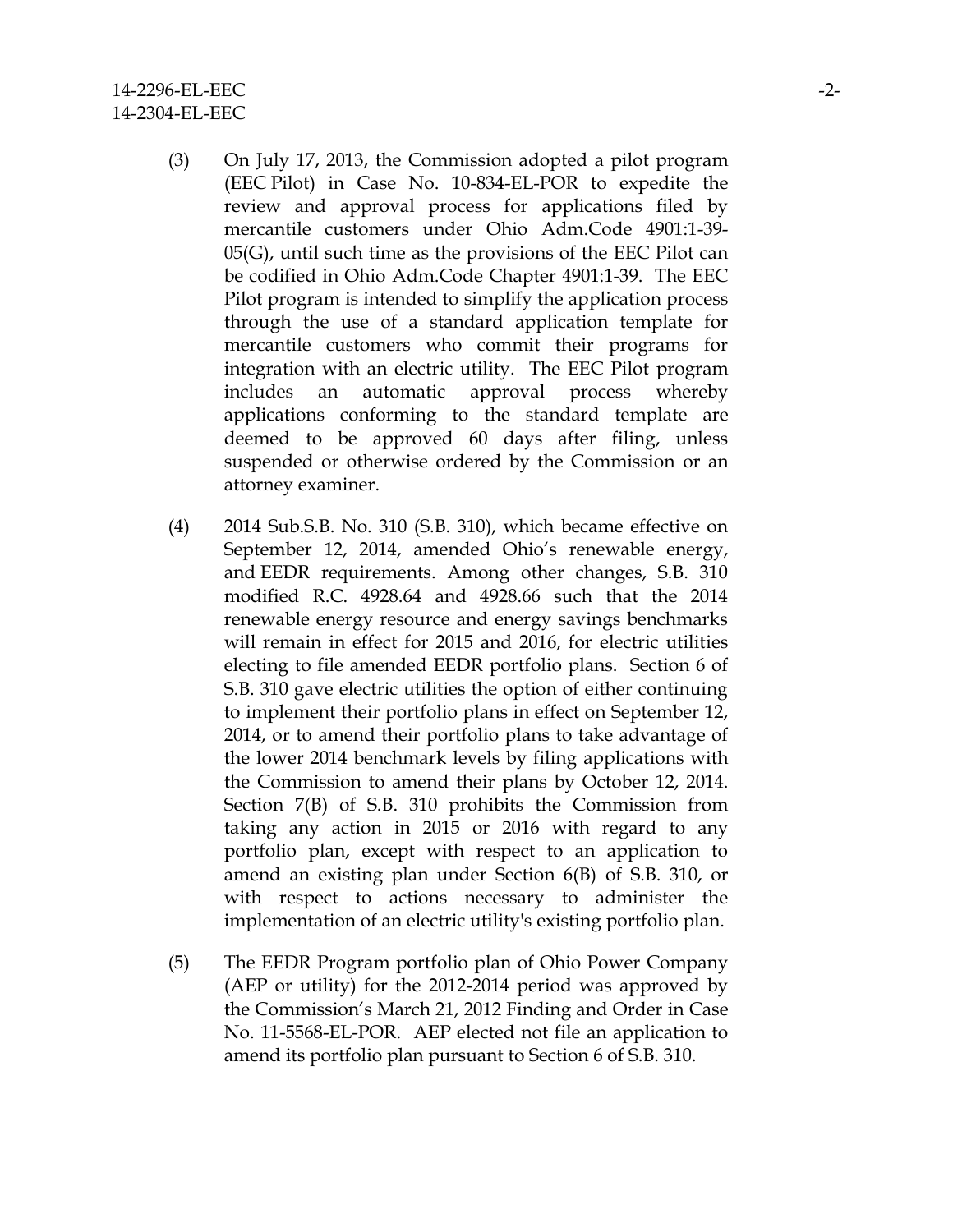- (6) On December 22, 2014, Solvay Advanced Polymers, L.L.C., dba Solvay Specialty Polymers (Solvay), and Kraton Polymers U.S. LLC (Kraton) filed these applications, pursuant to Ohio Adm.Code 4901:1-39-05(G), to integrate the installation of their respective CHP systems with AEP's EEDR programs. Both applications are subject to a 60-day automatic approval under the EEC Pilot program unless suspended by order of the Commission or attorney examiner.
- (7) According to its application, Solvay's planned CHP system is a natural gas-fired cogeneration system to be installed at the customer's Marietta, Ohio plant. The Project's incremental capital cost of approximately \$34 million is expected to produce a net present value of \$6 million in savings over a 20-year life. In exchange for commitment of these savings, AEP has proposed to pay Solvay an annual incentive at \$0.005 per kWh for five years, beginning in 2015. These incentive payments are estimated to total \$289,025 per year, or \$1,445,125 over five years. AEP is also requesting that the Commission permit the Utility to split the project's shared savings between 2015 and 2016, and exempt 20 percent of the shared savings from the \$20 million annual shared savings cap established in Case No. 11-5568-EL-POR.
- (8) Kraton's application states that its planned Belpre Strategic Energy CHP Project includes replacement of two pulverized coal boilers with two steam boilers and a steam turbine generator at Kraton's Belpre, Ohio facility. The Project's incremental capital cost of approximately \$7.8 million is expected to produce a net present value of \$1.9 million in savings over a 20-year life. In exchange for commitment of these savings, AEP has proposed to pay Kraton an annual incentive at \$0.005 per kWh for five years, beginning in 2015. These incentive payments are estimated to total \$158,120 per year, or \$790,600 over five years. AEP is also requesting that the Commission permit the Utility to split the Project's shared savings between 2015 and 2016, and exempt 20 percent of the shared savings from the \$20 million annual shared savings cap established in Case No. 11-5568-EL-POR.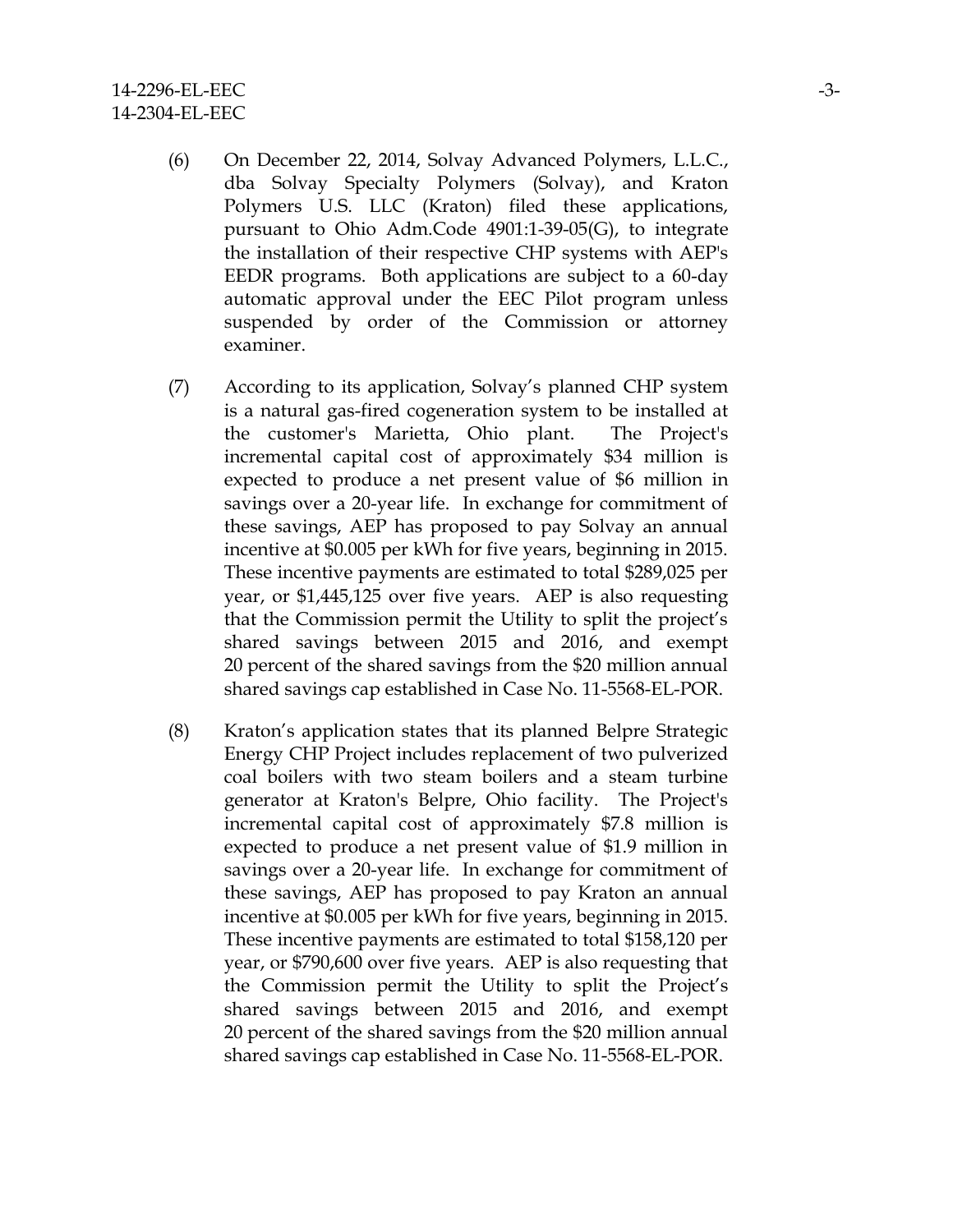- (9) On January 12, 2015, the Industrial Energy Users-Ohio (IEU) moved to intervene in both cases, asserting that these proceedings may impact the price, adequacy, and reliability of electric service to IEU member facilities. IEU also filed comments objecting to approval of the shared savings provisions in these applications. IEU notes that both the Solvay and Kraton applications propose to split the energy and demand savings, as well as AEP's incentives, over two years (2015 and 2016), due to the size and impact of the projects. IEU opposes the shared savings proposal in both applications, arguing that such proposals constitute amendments to AEP's portfolio plan to increase its compensation for shared savings. IEU contends that Section 7(B) of S.B. 310 prohibits the Commission from taking any action in 2015 or 2016 with regard to any portfolio plan except with respect an application to amend an existing portfolio plan under Section 6(B) of S.B. 310, or with respect to actions necessary to administer the implementation of the existing portfolio plan. IEU argues that the instant applications do not fall within the latter exception, but actually constitute amendments of AEP's portfolio plan that were not timely filed in accordance with Section 6(B) of S.B. 310. Therefore, IEU insists, the Commission must reject AEP's shared savings proposals in both applications. IEU asserts that any increase in AEP's compensation for shared savings would directly affect those IEU members that were ineligible to opt out of AEP's amended portfolio plan on January 1, 2015.
- (10) On February 5, 2015, the Ohio Manufacturers' Association Energy Group (OMA) also moved to intervene in both cases, asserting that these cases may affect its members who pay costs associated with AEP's portfolio plan. OMA also filed comments in both proceedings objecting to the half cent per kWh incentive rate for both CHP systems, arguing that such rate is lower than rates paid in other states or under AEP's other programs. OMA recommends that the Commission raise the incentive rate to \$0.007 per kWh for both CHP projects, and direct AEP to develop a plan to include the CHP capacity in its PJM bid, in concert with the AEP EE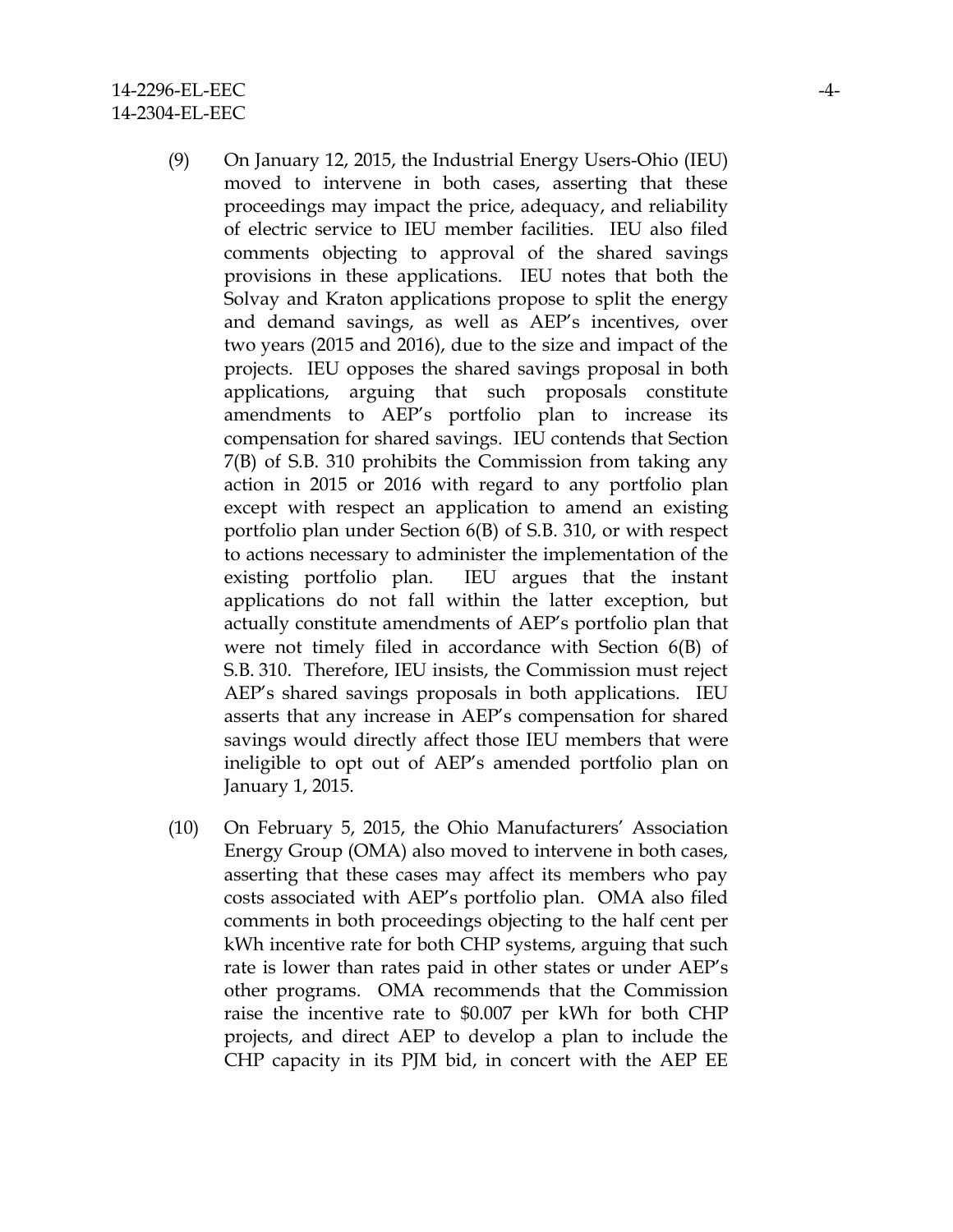collaborative. OMA also echoes IEU's argument that the Commission should deny AEP's request to recover shared savings in 2015 and 2016 that exceed the caps under the Utility's approved portfolio plan established in Case No. 11- 5568-EL-POR.

- (11) On February 10, 2015, AEP filed it reply to the objections of IEU and OMA. AEP rejects OMA's assertion that the incentive rate is too low, given that the joint applicants in both cases have already agreed to the \$0.005 per kWh rate. AEP also refutes OMA's suggestion that it be required to bid the demand reductions from these CHP Projects into the PJM capacity auctions, as AEP is not required to do so under its current approved portfolio plan. Finally, AEP maintains that the proposed treatment of shared savings in these applications is permitted. AEP argues that these CHP Projects are Custom Programs covered under the Utility's existing portfolio plan, and do not constitute amendments. AEP asserts that all costs associated with these CHP programs will be recovered as part of the approved Custom Program costs for AEP's plan that is being extended for 2015 and 2016.
- (12) As IEU and OMA have set forth reasonable grounds for intervention in these proceedings, pursuant to R.C. 4903.221 and Ohio Adm.Code 4901-1-11, their motions for intervention should be granted. Further, as these applications present novel issues with respect to the integration of their CHP systems under S.B. 315 and S.B. 310, the 60-day automatic approval process for these applications should be suspended to allow further review of the issues raised by the parties.

It is, therefore,

ORDERED, That the motions of IEU and OMA to intervene in these proceedings be granted. It is, further,

ORDERED, That the automatic approval process established under the EEC Pilot program be suspended for these applications. It is, further,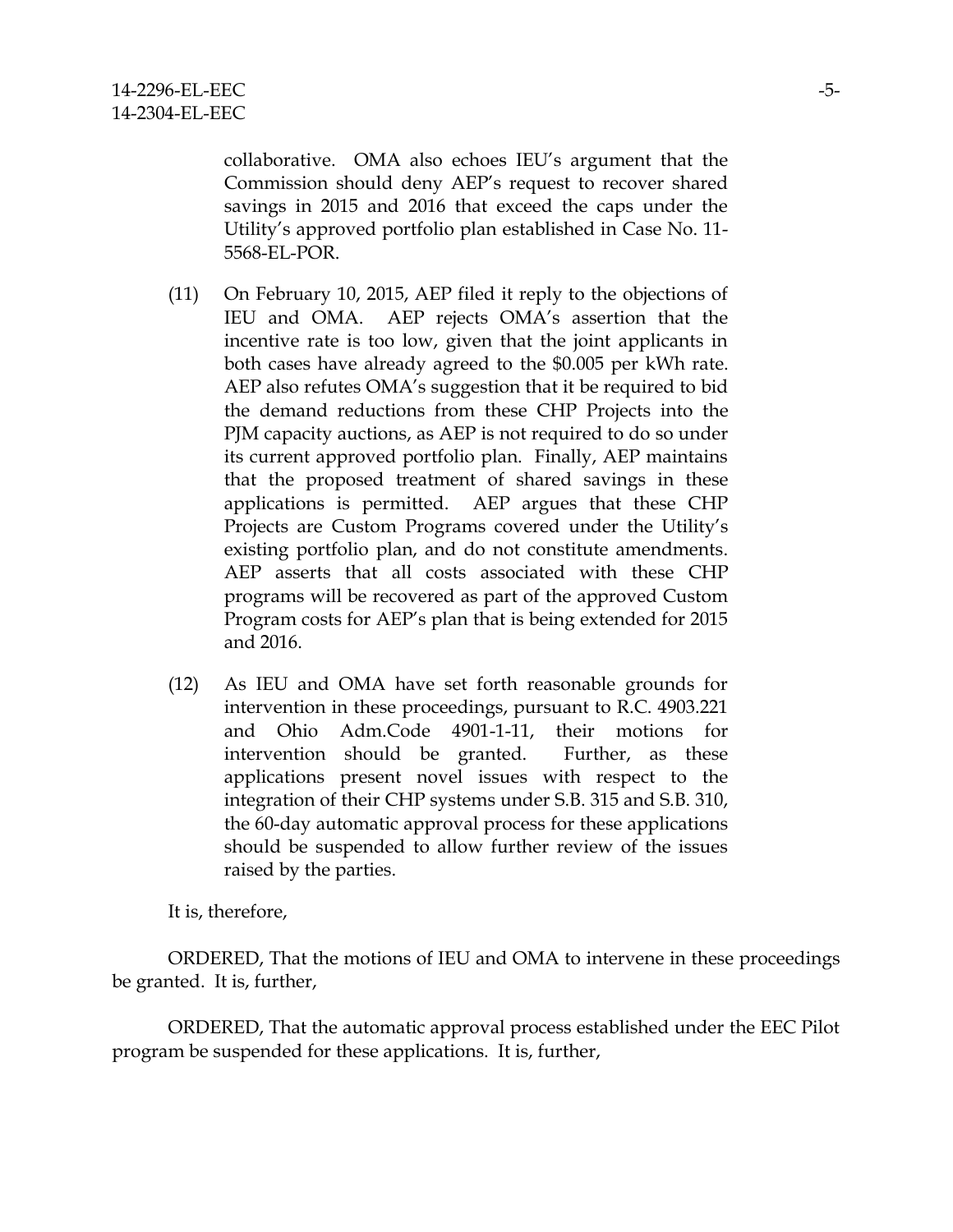ORDERED, That a copy of this Entry be served upon each party of record.

# THE PUBLIC UTILITIES COMMISSION OF OHIO

s/Richard Bulgrin

By: Richard M Bulgrin Attorney Examiner

SEF/sc